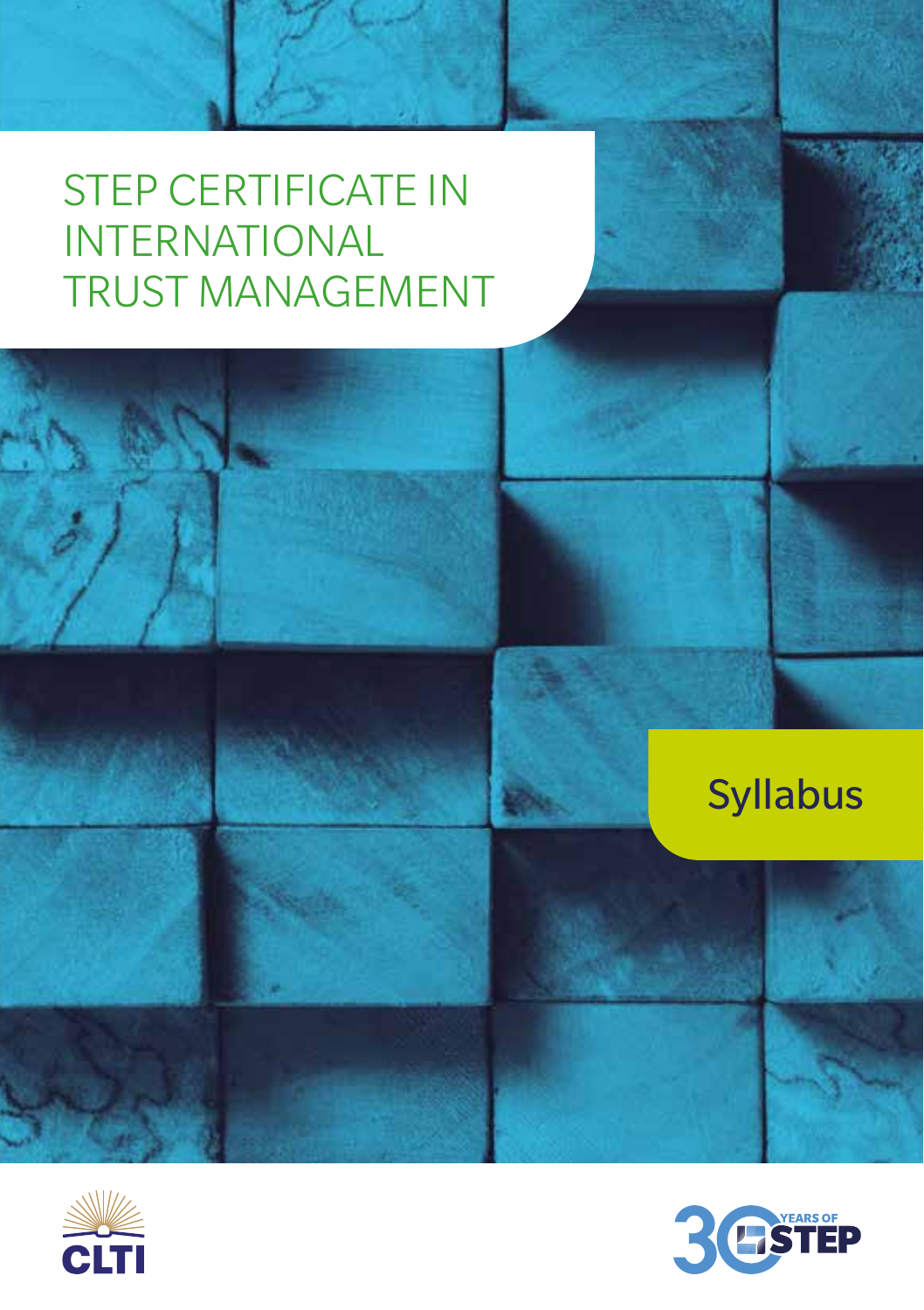## INTRODUCTION

### This document contains the detailed syllabus for the STEP Certificate in International Trust Management.

This syllabus should be read in conjunction with the course brochure, which explains the method of delivery and assessment, entry requirements and personal and business benefits of completing the programme.

The course brochure, course dates and enrolment application form can also be found on the programme website www.cltint.com

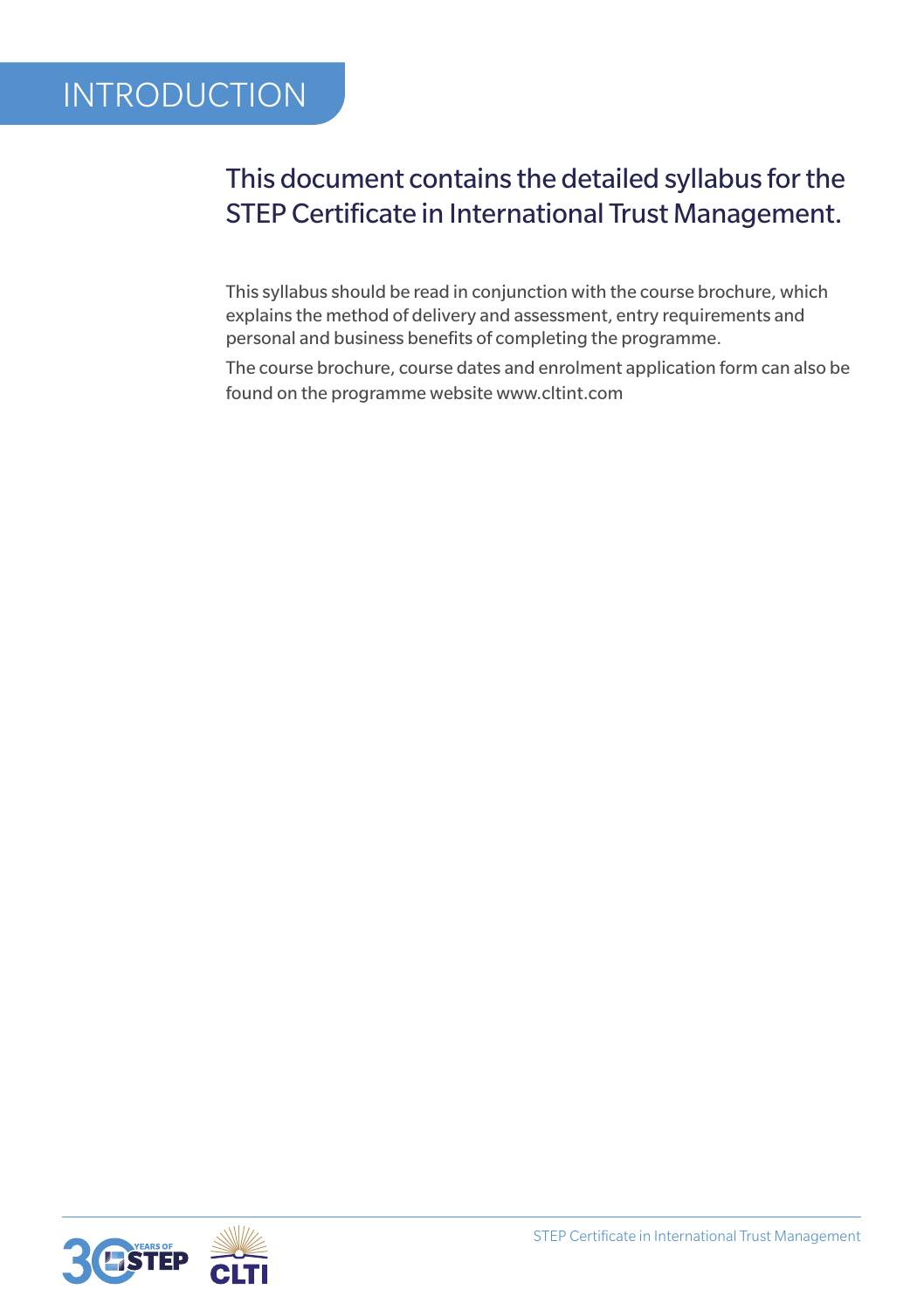### MODULE 1: INTRODUCTION TO INTERNATIONAL WEALTH MANAGEMENT

### **This module covers:**

- An overview of the concept of wealth management
- The typical clients and methodologies used to classify them according to common characteristics
- The range of wealth management service providers
- How trustees fit into the wealth management landscape

- Give a broad overview of the concept of wealth management
- Identify typical clients and the methods used to classify them
- Describe the range of wealth management service providers
- Explain how trustees fit into the wealth management landscape
- Use this knowledge as a foundation upon which to build a more detailed understanding of wealth management as the course progresses

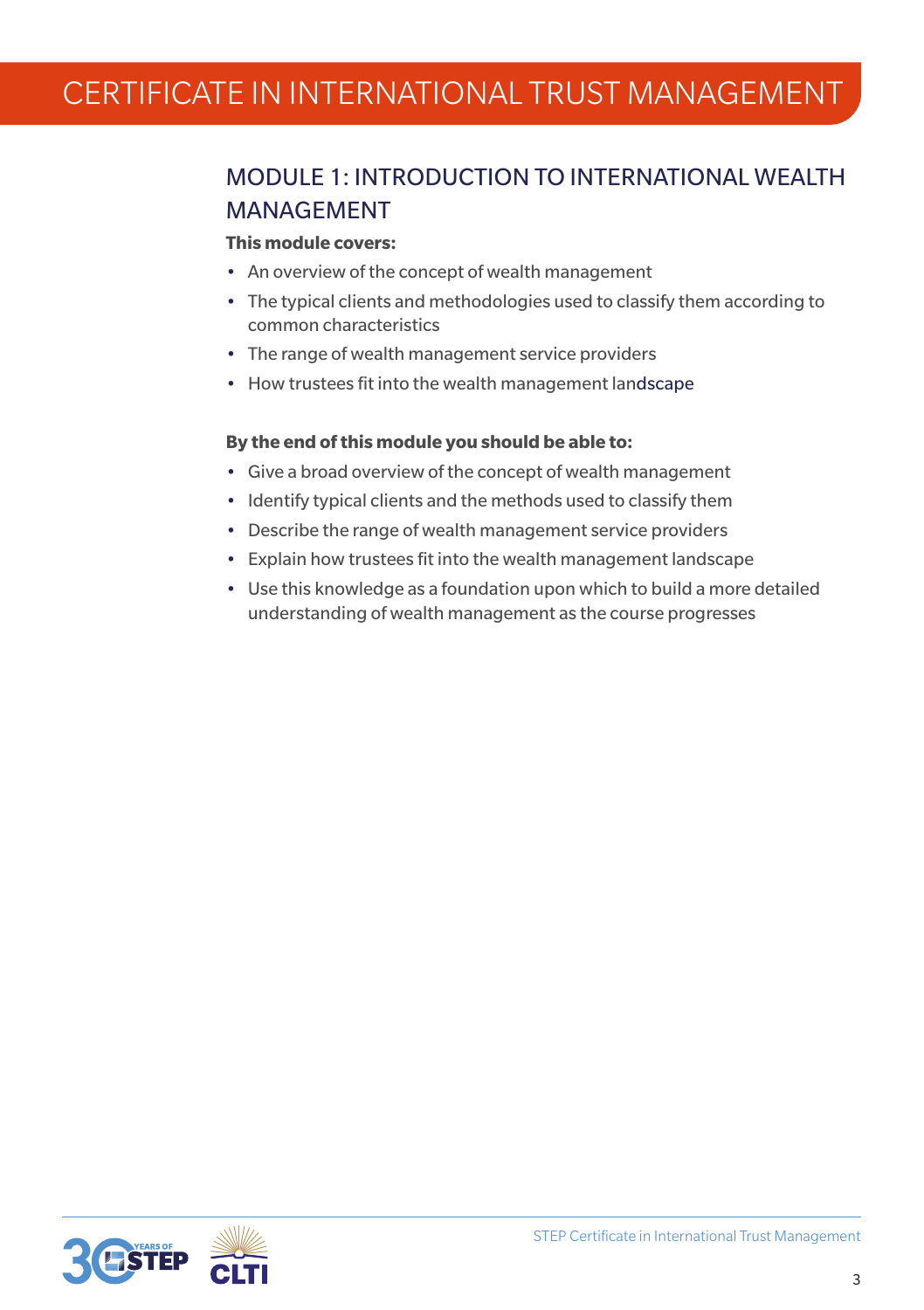### MODULE 2: THE EVOLUTION OF EQUITY AND THE LAW OF **TRUSTS**

#### **This module covers:**

- How common law and equitable principles developed
- Common law and civil law (continental) jurisdictions and how the two systems of law evolved
- A definition of the relationship of the parties to a trust
- The general principles applicable to the exercise of a trustee's decisionmaking powers
- How trustees should comply with their fiduciary obligations and meet appropriate standards of care.

- Understand the evolution of, and relationship between, common law and equity
- Appreciate how the trust concept was allowed to develop
- Distinguish between common law (trust) and civil law (non-trust) iurisdictions
- Define a trust and explain its essential characteristics
- Understand and comply with the equitable duties owed by trustees, namely the fiduciary duty and the duty of care.

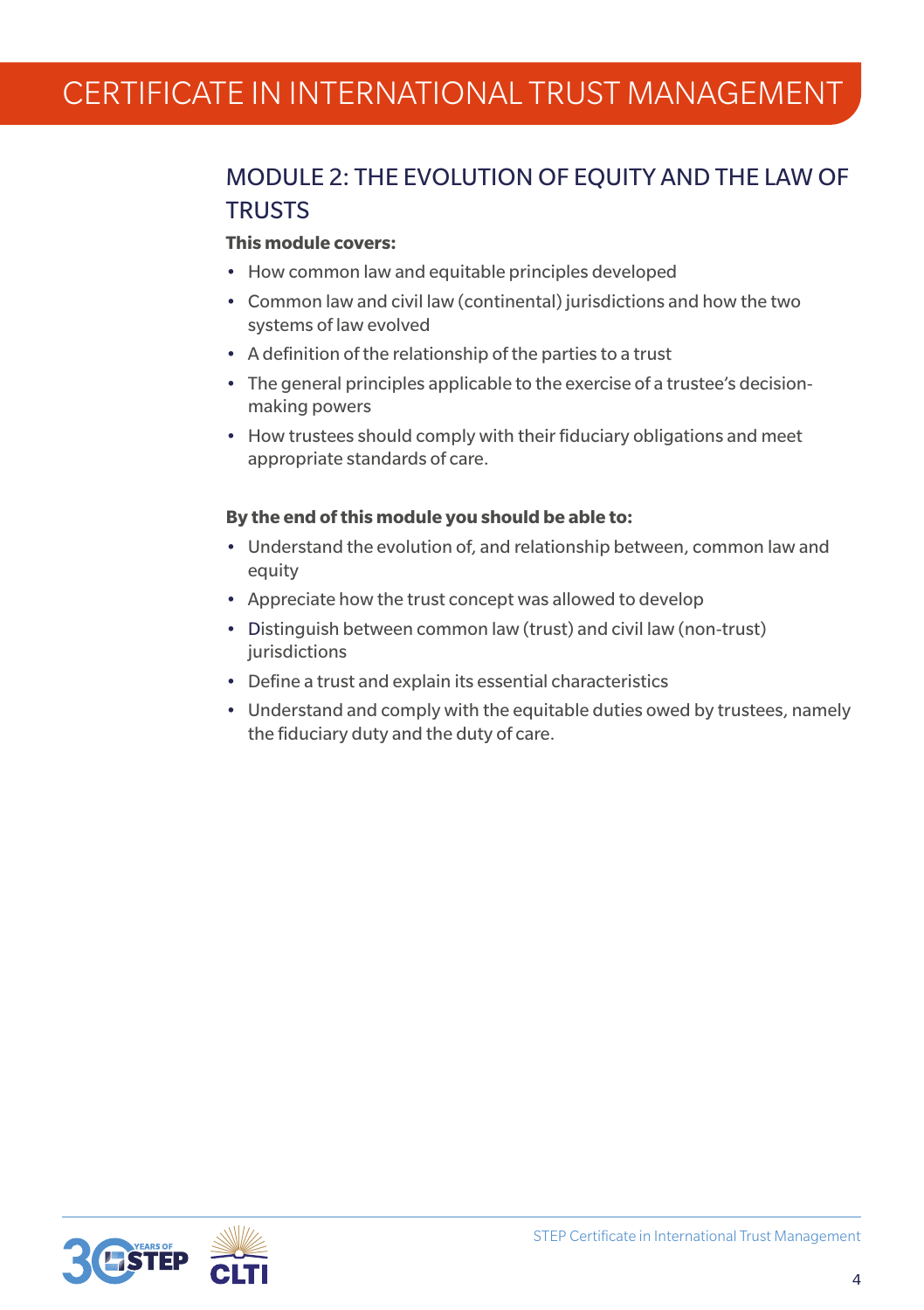### MODULE 3: THE CREATION OF A VALID TRUST

### **This module covers:**

- The requirements for creating a valid trust
- An explanation as to how a trust must be properly constituted
- The settlor's capacity both personal and proprietary
- The 'three certainties'
- An introduction to the topic of sham trusts.

- Appreciate the fundamental requirements to create a valid trust
- Apply the 'three certainties'
	- Of intention
	- Of subject matter
	- Of objects
- Understand how a trust may be affected by conflict of laws
- Understand the different formalities necessary for transferring various types of property into trust
- Ensure that the settlor has personal and proprietary capacity to create a trust and transfer property to constitute the trust
- Advise on which, if any, powers may be reserved by a settlor and ensure that a trust is established with essential certainty and that it is not liable to be set aside as a formal sham.

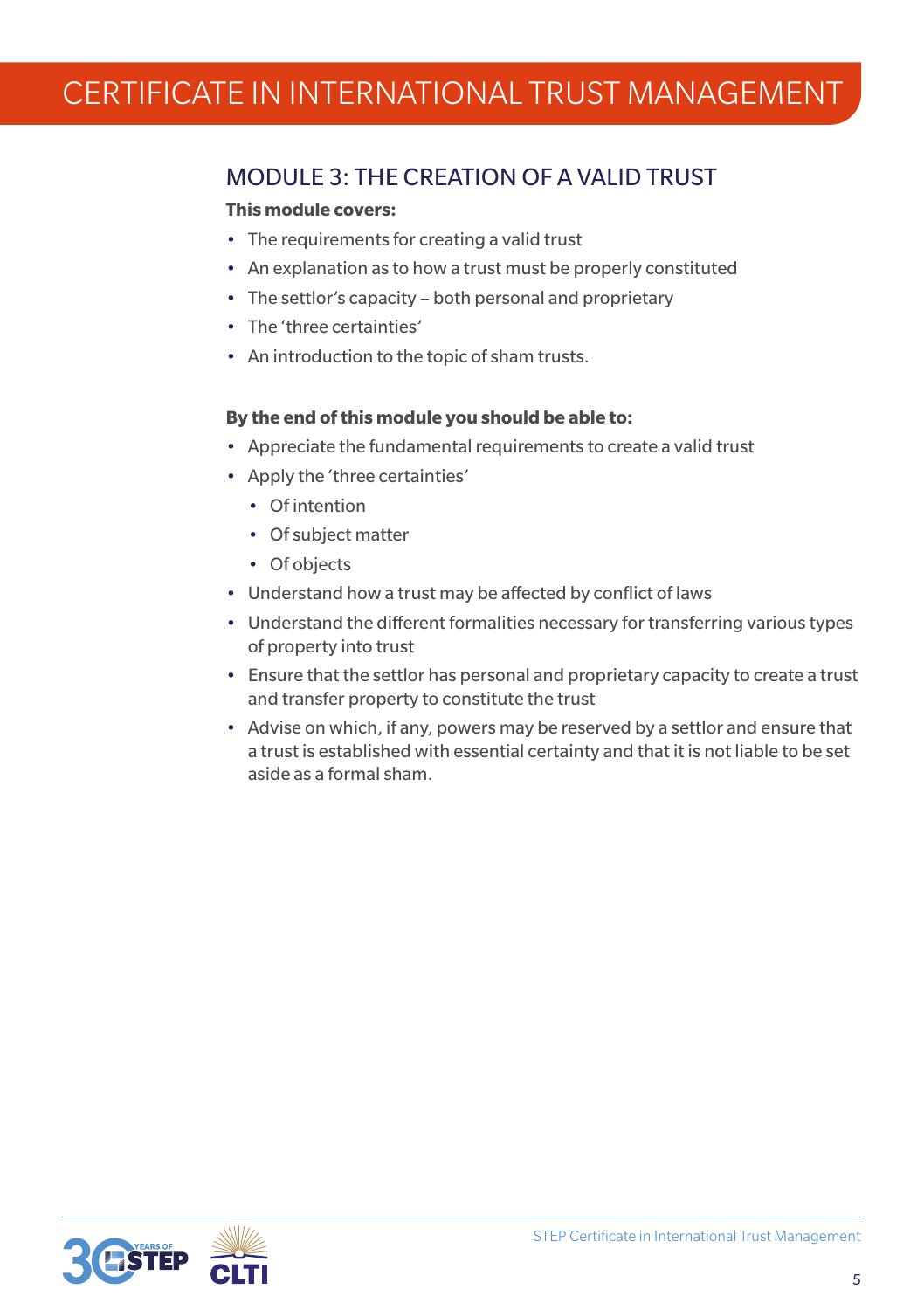### MODULE 4: TYPES OF TRUST AND INTERESTS

#### **This module covers:**

- An examination of the basic anatomy of a typical trust instrument
- A detailed review of certain types of express trusts and equitable interests
	- Life interests
	- Interests in remainder
	- Vested interests
	- Contingent interests
	- Discretionary trusts
	- Protective trusts.

- Navigate your way around a standard trust instrument
- Understand and explain to a third party the features of:
	- Fixed interests such as a life interest, a determinable life interest, a contingent interest
	- Discretionary trusts
	- Protective trusts.

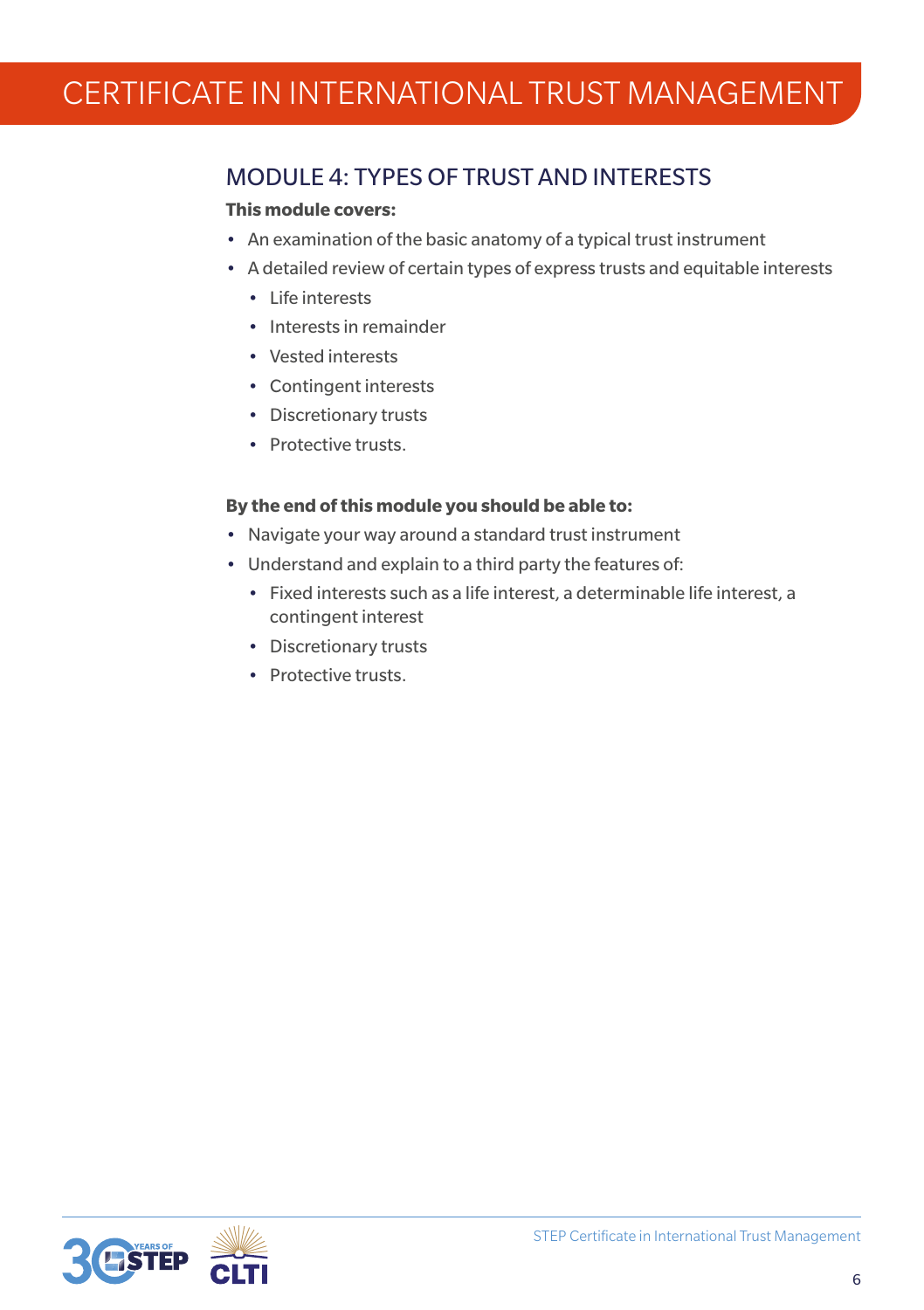### MODULE 5: MODERN USES OF OFFSHORE TRUSTS

### **This module covers:**

- The main advantages of offshore trusts, namely in the fields of:
	- Tax planning
	- Risk management and asset protection
	- Estate planning.

- Understand how tax is levied on individuals and companies that are domiciled or deemed resident for tax purposes in an onshore jurisdiction
- Understand how income and capital taxes are levied upon trusts, and how tax advantages accrue to trusts whose trustees reside and carry on trust business offshore
- Appreciate how and in what circumstances a trust structure can offer protection to assets against
	- Claims made by creditors of a beneficiary
	- Claims made by creditors of the settlor
- Explain how an *inter vivos* trust can be used for estate planning purposes to plan who gets what upon an individual's death
- Appreciate that certain countries impose 'forced heirship rules' and understand how this could affect a trust created by a settlor from a forced heirship state.

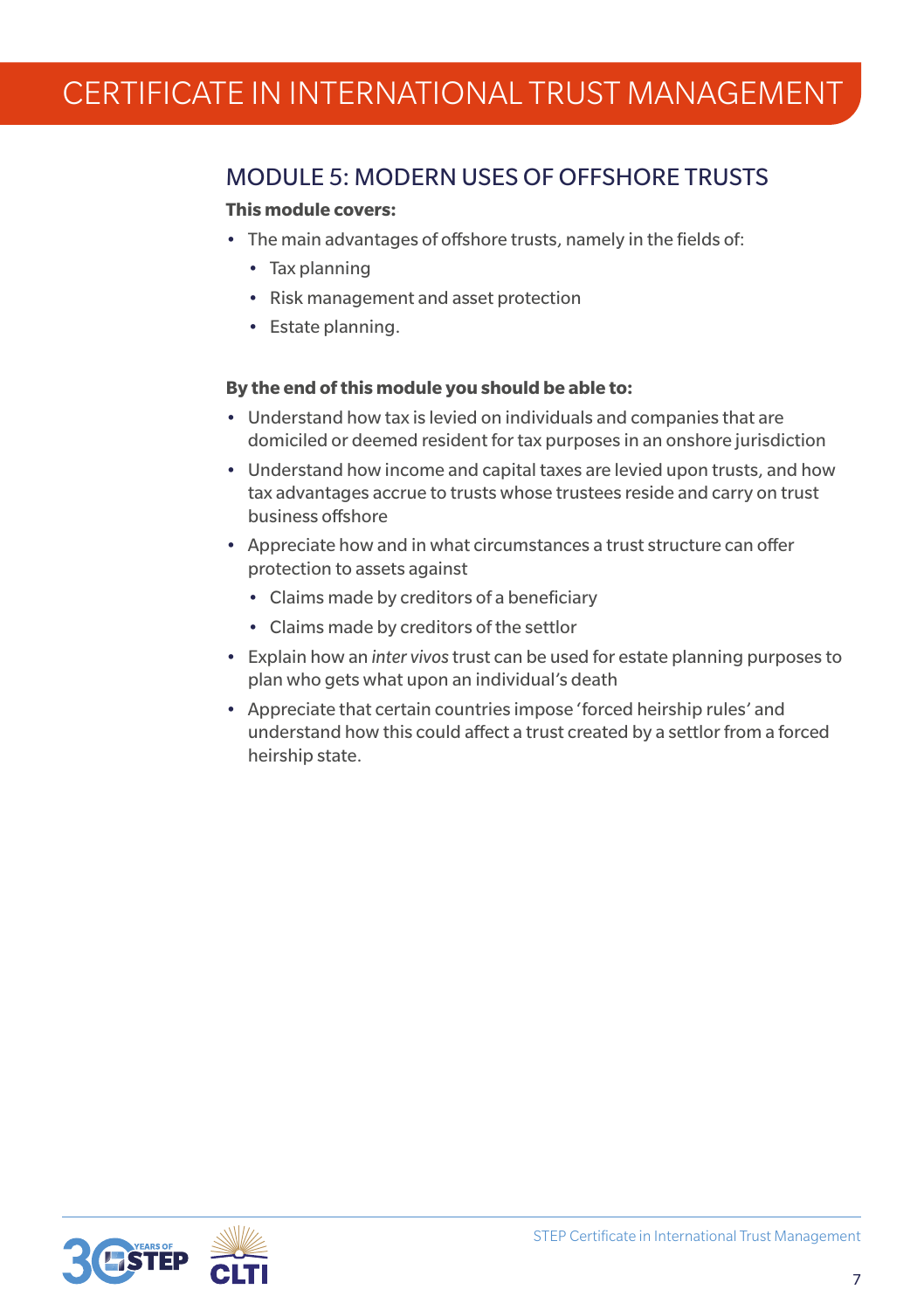### MODULE 6: THE ADMINISTRATION OF TRUSTS

#### **This module covers:**

- The trustee's due diligence anti-money laundering duties
- The files that trust companies usually maintain
- The effect of a settlor's letter of wishes
- The role of a protector
- How a trust must be administered with integrity to avoid it being set aside as an administrative (or substantive) sham
- A review of the decision-making process of trustees, in particular in relation to the exercise of their
	- Powers of investment, and
	- Dispositive powers

- Comply with 'know your client' due diligence obligations
	- Upon accepting new trust business, and
	- Upon taking on existing business, and
	- Throughout the business relationship
- Appreciate the need for, and be able to create and maintain, trust files to record and retain information in a logical, clear and efficient manner
- Appreciate the legal effect of the settlor's letter of wishes and be able to comply with the trustee's overriding duties in light of such letter
- Comply with the prudent investor role imposed upon a trustee when exercising his power to invest trust funds
- Exercise a trustee's dispositive powers to distribute trust funds in a proper manner
- Comply with a trustee's overriding duties in the light of the a trust instrument that appoints a protector and confers typical powers
- Understand how a trust may become at risk of being set aside as a sham and avoid that situation occurring.

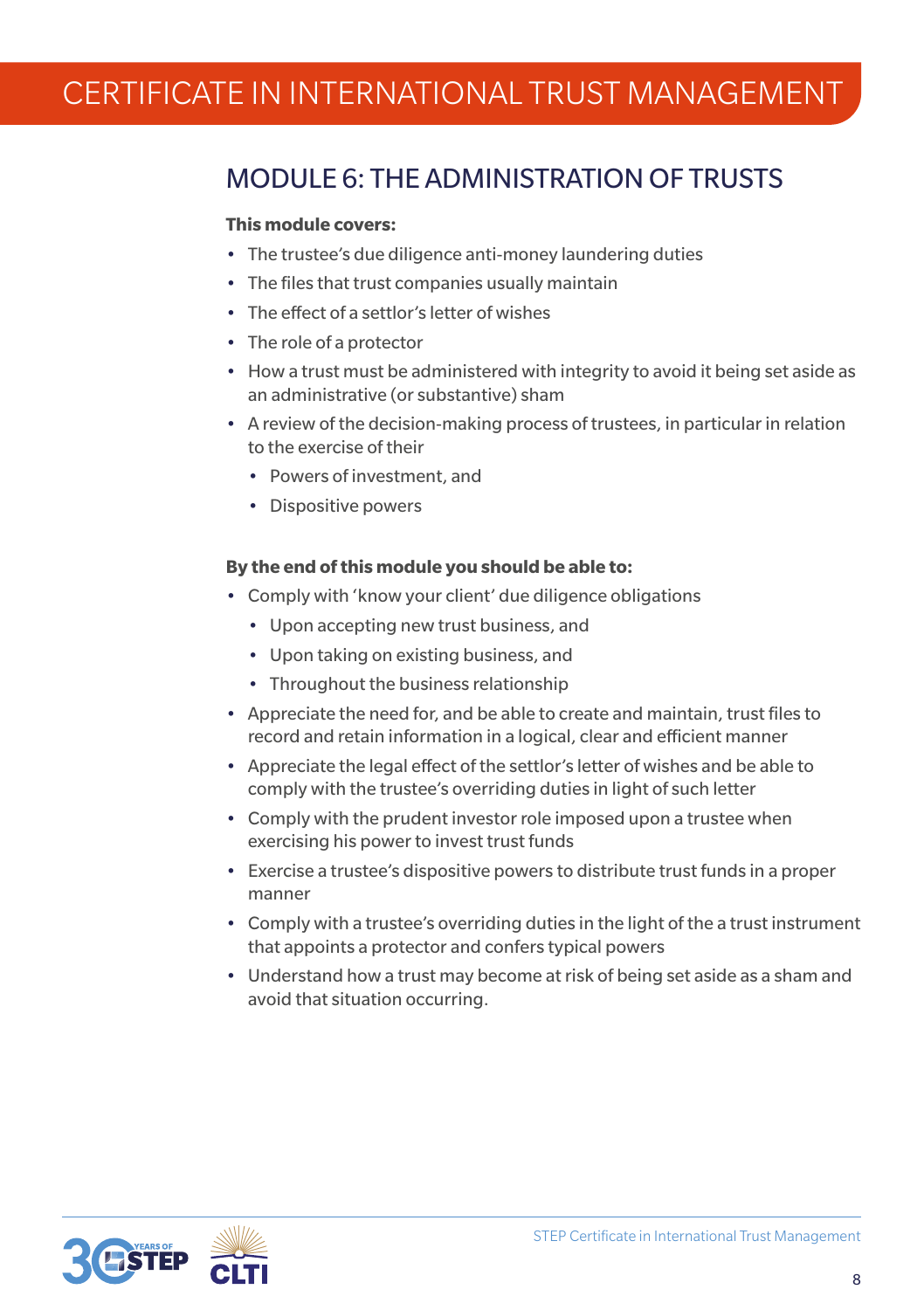### MODULE 7: THE OFFSHORE ASSET-HOLDING **COMPANY**

### **This module covers:**

- The historical evolution of a company
- An exploration of the features of a private limited company
- How incorporation of a company in an offshore jurisdiction may carry certain advantages to a private client.

- Appreciate how companies evolved from sole trader and partnership arrangements to the modern limited company
- Understand the features of a limited liability company and the protection it offers to shareholders
- Explain the uses of offshore companies in managing and protecting privately held assets
- Describe the advantages of offshore incorporation and management in terms of:
	- Tax avoidance
	- Confidentiality
	- Convenience.

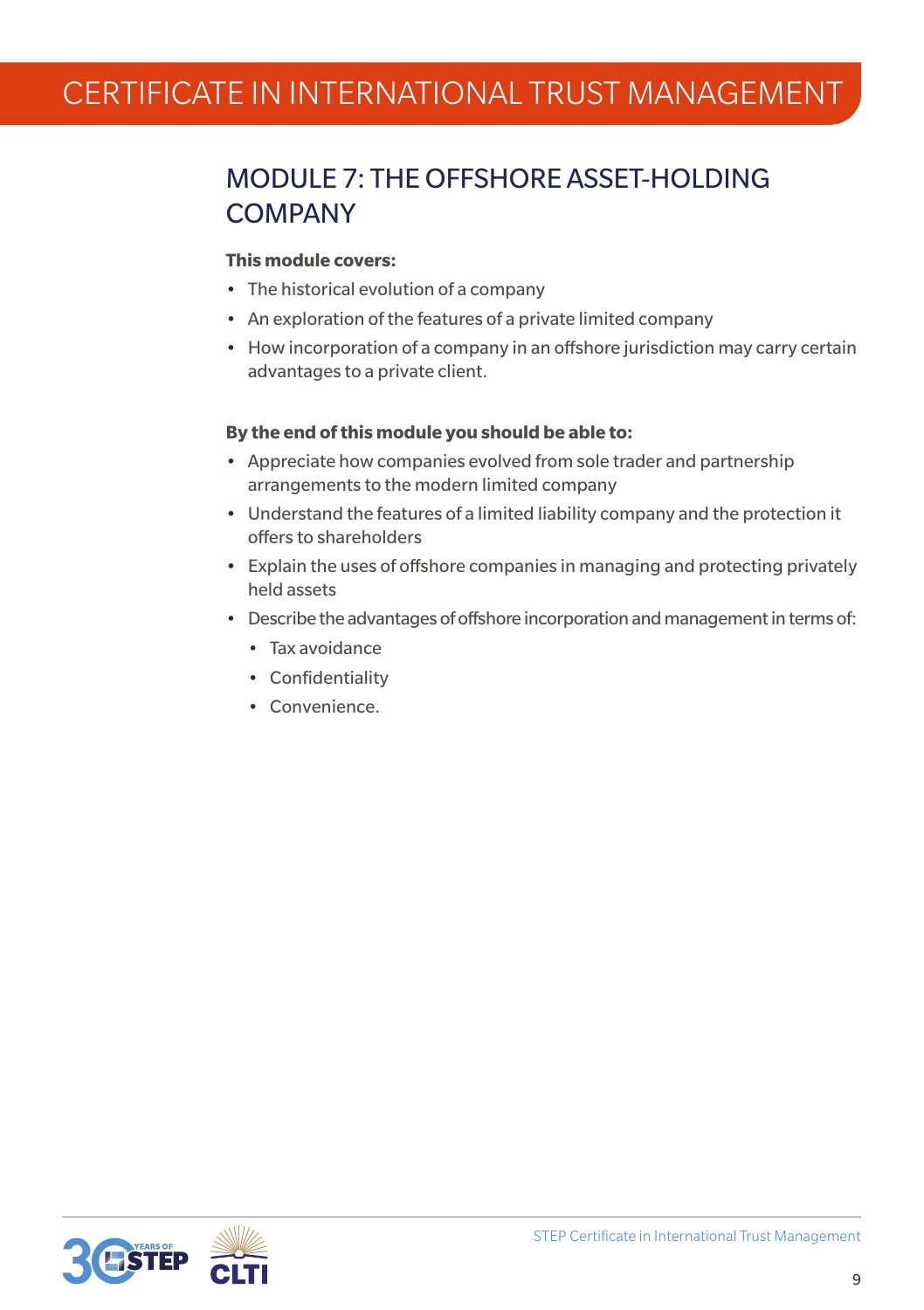### MODULE 8: INCORPORATION, FUNDING AND DISSOLUTION OF COMPANIES

#### **This module covers:**

- A review of the procedures to incorporate a company
- An exploration of the constitution of a company
- An introduction to the two methods by which a company may be funded, namely
	- Raising capital in consideration for the issue of shares, and
	- Borrowing from creditors in consideration for the issue of debt instruments
- An explanation of how a company may be dissolved.

- Know the basic procedure to incorporate a company
- Find your way around the constitution of a typical company
- Understand how funding a company by loan is able to circumnavigate the capital maintenance doctrine
- Appreciate when and in what circumstances a company may be wound up.

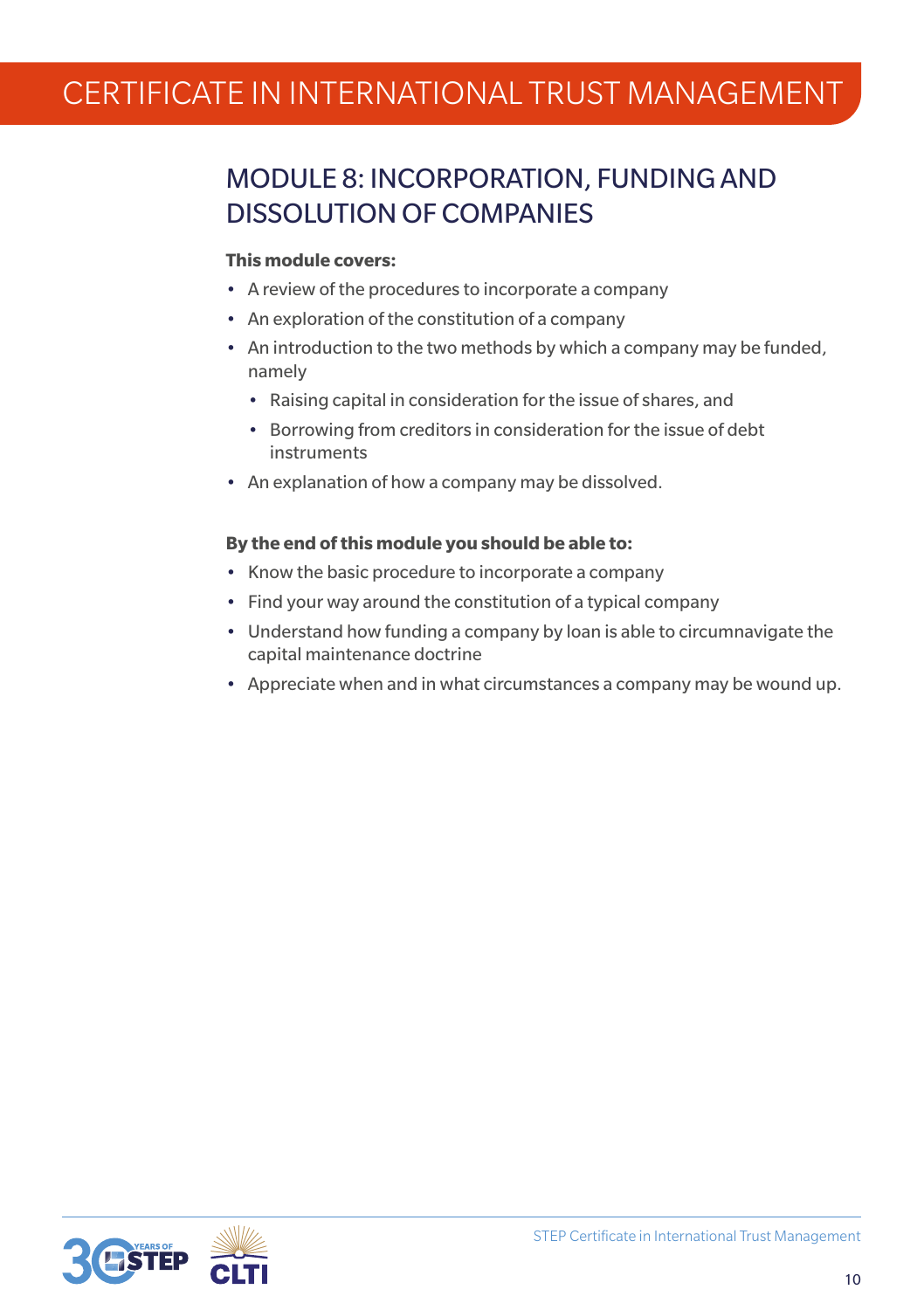### MODULE 9: SHAREHOLDERS, DIRECTORS AND OTHER OFFICERS

### **This module covers:**

- How the theories and principles that have governed the development of traditional company structures onshore have been exported to offshore financial centres and there modified
- Separation of power between shareholders and directors
- A working knowledge of:
	- The rights and powers of shareholders
	- The powers and duties of directors
- Some of the administration issues that may confront an offshore corporate administrator in practice.

- Understand how and why basic company law principles developed to separate power between shareholder and director
- Understand the position, role and rights of shareholders
- Fulfil the position as nominee shareholder for a managed company
- Understand the position, role, powers and, most importantly, duties of directors
- Fulfil the role as director of a managed company.

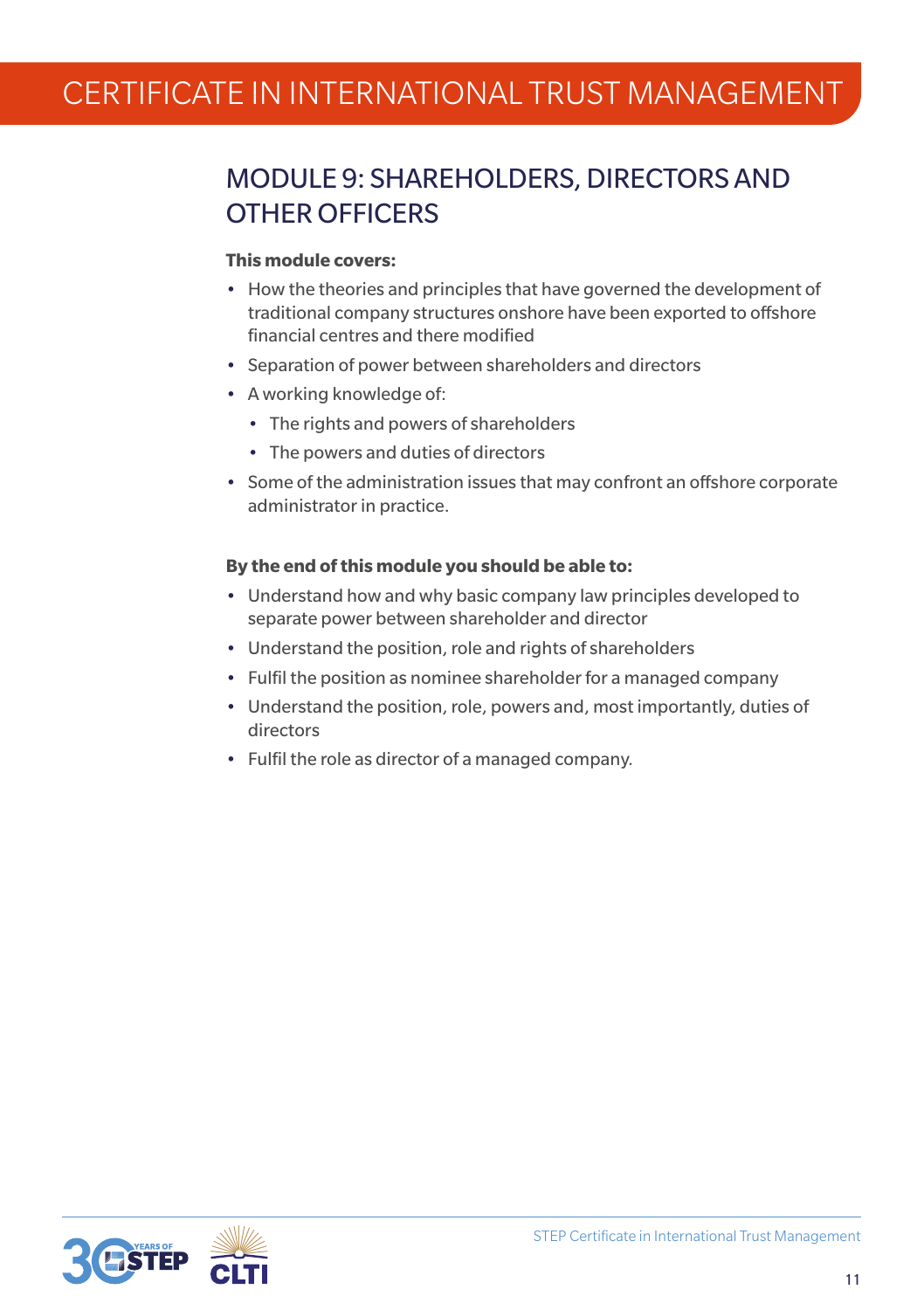### MODULE 10: OFFSHORE CORPORATE SERVICES

#### **This module covers:**

- A review of some of the services offered by company management service providers from offshore financial centres
- Some of your firm's standard documentation

- Give an overview of the range of services offered by offshore company management service providers, including:
	- Incorporation
	- Provision of registered office
	- Provision of company secretary and associated services
	- Provision of directors and nominee shareholders
- Understand the risks that a service provider undertakes in providing directors and the ways to mitigate these
- Understand with your firm's standard documentation used in the management of offshore, asset-holding companies